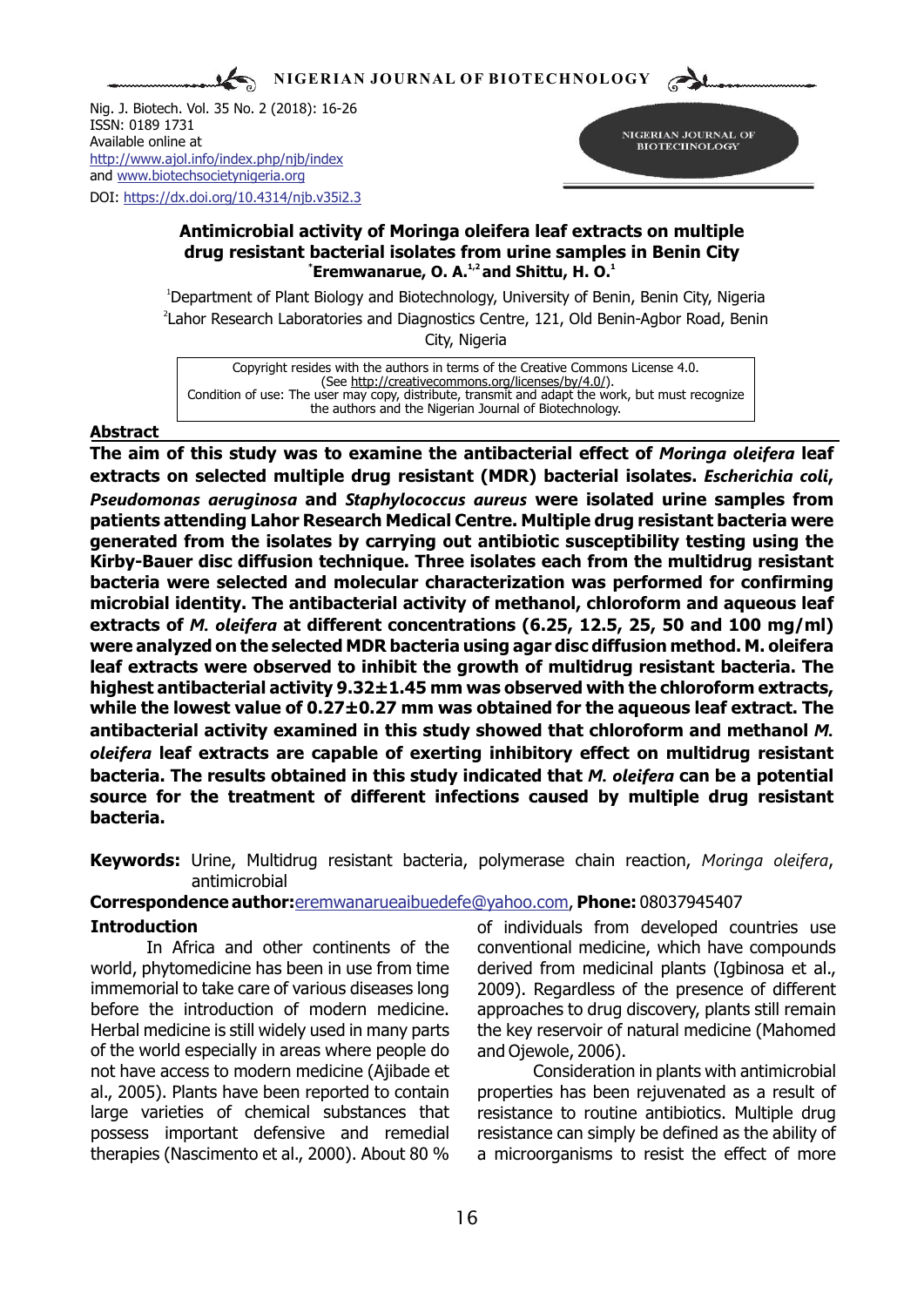than one antibiotic or groups of antibiotics to The leaves were identified at the Department of which it was formally susceptible to either by the Plant Biology and Biotechnology. Faculty of Life production of enzymes that alter the structure of Science, University of Benin, Benin City, Nigeria. the antibiotics, by the modification of the antibiotics, by bypassing certain pathways or by *Ethical clearance* acquisition of resistant plasmids from other Approval was obtained from the Medical<br>bacteria strain. Resistance can either be plasmid, Directors of the hospitals whose patients bacteria strain. Resistance can either be plasmid, Directors of the hospitals whose patients chromosome mediated or both plasmid and participated in this study and the patients gave chromosome mediated or both plasmid and participated in this study and the patients gave<br>chromosome mediated. This resistance could be their consent after being informed of the ascribed to indiscriminate use of commercial objectives of the study. drugs or not taking an antibiotic prescription according to instruction (Aliero and Afolayan, *Bacteriological procedures/identification of*  2006). In addition, certain antibiotics present<br>
undesirable side effects such as nausea,<br>
depression of bone marrow leading to the<br>
emergence of previously uncommon diseases<br>
incubated aerobically at 37°C for 24 hours and (Poole, 2002). This has given scientists the drive<br>to search for newer and alternative antimicrobial<br>compounds from medicinal plants (Aliero and MacConkey agar and nutrient agar plates.<br>Afolayan, 2006). Besides, the high c Afolayan, 2006). Besides, the high cost of MacConkey agar and nutrient agar plates.<br>
conventional drugs, particularly in resource Isolates were identified using the morphological<br>
inadequate communities were access to good inadequate communities were access to good and biochemical test (Cheesbrough, 2000) and<br>health is costly for the common citizens has led confirmation was done using polymerase chain health is costly for the common citizens has led confirmation was do<br>to increased use of plants as alternative for reaction technique. to increased use of plants as alternative for treatment of some diseases. In recent years, interest has grown in the utilization of what has *Antibiotic susceptibility testing* come to be known as "multipurpose" plants; one Susceptibility to antibiotics was assessed<br>Susceptibility to antibiotics was assessed<br>of such plants is *Moringa oleifera* Lam, the most using the Kirby-Bauer disc diffusion m of such plants is *Moringa oleifera* Lam, the most using the Kirby-Bauer disc diffusion method, and<br>Widely, cultivated, species, of a monogenericy clear area around the antibiotic discs referred to widely cultivated species of a monogeneric clear area around the antibiotic discs referred to<br>family Moringaceae (Shittu et al. 2017) All parts as zones of inhibition were read using the Clinical family Moringaceae (Shittu et al., 2017). All parts as zones of inhibition were read using the Clinical<br>of Moringa, tree, are, edible, and have been and Laboratory Standards Institute's quidelines of *Moringa* tree are edible and have been and Laborato<br>consumed by humans for its remarkable array of (CLSI, 2010). consumed by humans for its remarkable array of medicinal uses and high nutritional values (Mohammad et al., 2012). The study was aimed *DNA extraction from multiple drug resistant*  at investigating the antimicrobial effect of *Bacterial isolates* aqueous, ethanol and chloroform leaf extracts of Multiple drug resistant bacteria isolates *Moringa oleifera* on selected multiple-drug were sub-cultured overnight in Luria-Bertani resistant bacteria isolates. broth (Merck, Germany) and genomic DNA was

randomly collected from patients attending Kingdom) using a DNA extraction kit (Zymo Lahor Research Medical Centre, 121, Old Benin-<br>research fungi/bacterial DNA MiniPrep), Single Agbor Road, Benin City. Urine specimens were colony from Nutrient agar plate was inoculated collected in sterile universal bottles.

Fresh leaves of *Moringa oleifera* were overnight culture was centrifuged at 13000 rpm<br>collected from a garden at Egor Local for 3 minutes and the supernatant was collected from a garden at Egor Local for 3 minutes and the supernatant was<br>Government Area, Benin City, Edo State, Nigeria. discarded The pellet was resuspended in 200 ul

Plant Biology and Biotechnology, Faculty of Life

their consent after being informed of the

extracted from typical colonies of *Escherichia*  **Materials and Methods** *coli, Pseudomonas aeruginosa* and *Clinical sample collection Staphylococcus aureus* and positive control A total of 70 urine specimens were strains obtained from Sigma-Aldrick (United into 3 ml of Laura broth and incubated at 37  $^{\circ}$ C. overnight. Aliquot of 1ml of the overnight culture *Plant sample collection* was transferred into a microcentrifuge tube. The discarded. The pellet was resuspended in 200 µl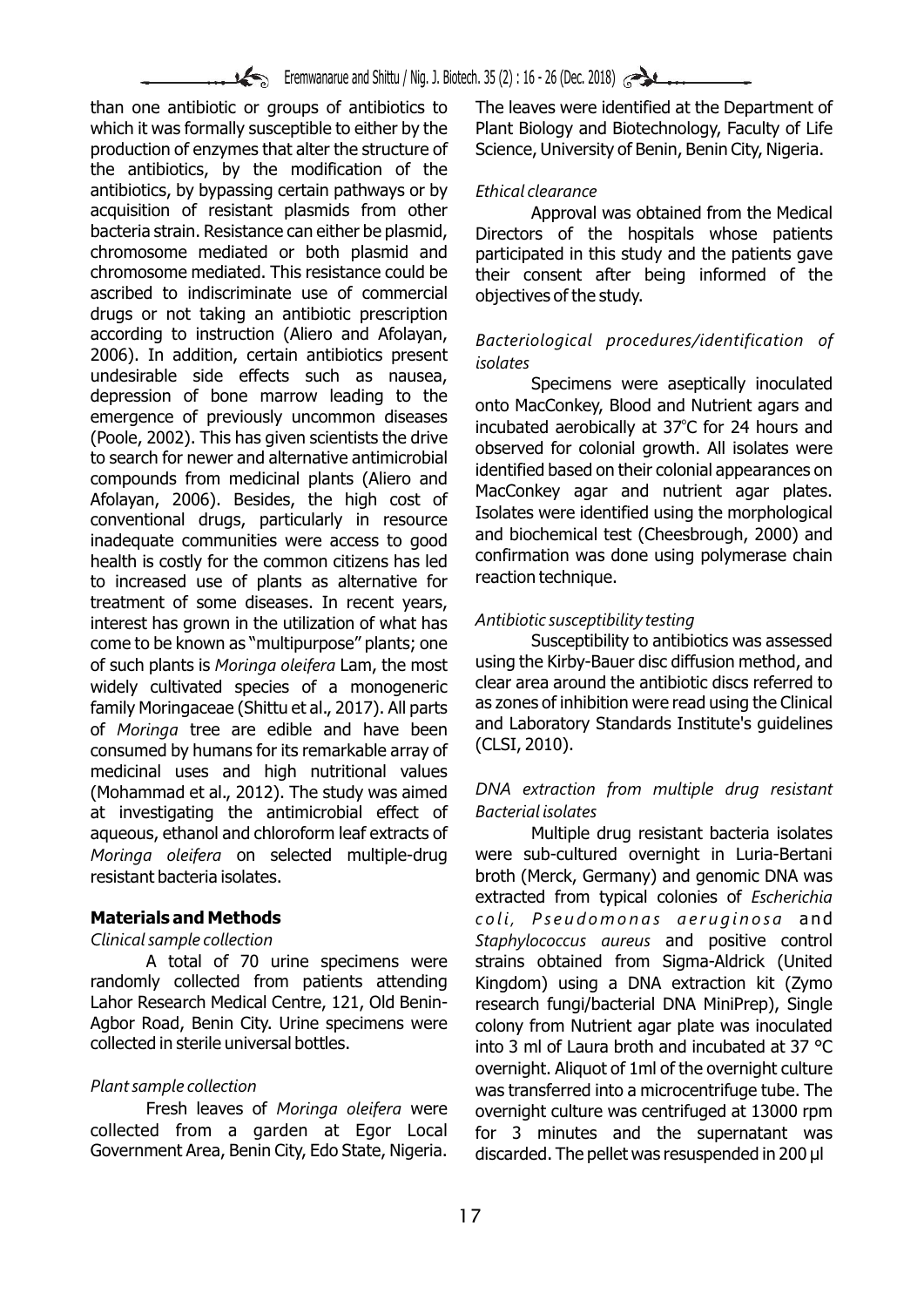of nucleases free water and was then transferred and DNA loading dye. Electrophoresis was<br>into a ZP BashingBead lysis tube where Lysis performed at 90 volts for 60 minutes. Products into a ZR BashingBead lysis tube where Lysis into a 40 volts for 60 minutes. Products into a ZR BashingBead zp BashingBead into were visualized by Wealth Dolphin Doc UV solution (750 µl) was added. ZR BashingBead Were visualized by Wealth Dolphin Doc UV<br>liveis tube was then contrifused in a transilluminator and photographed. Amplicons lysis tube was then centrifuged in a literal photographed. Amplicons lysis tube was then centrifuged in a literal molecular weights were calculated using microcentrifuge at 10,000 x g for 1 minute. molecular weights were calculated using microcentrifuge at 10,000 x g for 1 minute. Aliquot of 400 µl of the supernatant was pipetted. into a Zymo-spin IV spin filter in a collection tube<br>and centrifuge at 7,000 rpm for 1 minute.<br>Fungal/Bacterial DNA binding buffer (1,200 µl)<br>was added to the filtrate in the collection tube.<br>The mixture was centrifuged a bou un or the rungal pacterial DNA wash burier<br>was added to the Zymo-spin IIC column and<br>Centrifuged at 10,000 x g for 1 minute. The contention and 100ml of 99% chloroform<br>Centrifuged at 10,000 x g for 1 minute. The conten Centrifuged at 10,000 x g for 1 minute. The (chloroform extraction). The conical flasks were<br>Zymo-spin IIC column was transferred to a clean alugaed with rubber corks and allowed to stand Zymo-spin IIC column was transferred to a clean plugged with rubber corks and allowed to stand<br>1.5 ml microcentrifuge tube and 80 µl of DNA at room temperature, for two weeks with 1.5 ml microcentrifuge tube and 80 µl of DNA at room temperature for two weeks with elution buffer was added directly to the column intermittent shaking twice a day (Bukar et all elution buffer was added directly to the column intermittent shaking twice a day (Bukar et al., end to the colu<br>matrix and centrifuge at 10.000 x g for 30 and the extracts were senarately filtered matrix and centrifuge at 10,000 x g for 30 2010). The extracts were separately filtered

## Polymerase Chain Reaction for the detection of crefrigerator at 4°C (Akueshi et al., 2002) which *Bacterial isolates* were used as experimental drug for the present

Amplification of bacteria species-specific study. genes were carried out using Polymerase Chain Reaction (PCR) technique. The details of the *Standardization of inoculums* primers used in the study are given in Table 1. The standard was prepared from the<br>Quick load One Tag one step PCR master mix stock cultures, maintained on nutrient agar slant Quick load One Taq one step PCR master mix stock cultures, maintained on nutrient agar slant (2X) was purchased from Ingaba Biotech, at  $4^{\circ}$ C and subcultured onto a nutrient broth (2X) was purchased from Inqaba Biotech, at 4°C and subcultured onto a nutrient broth Hartfield, South Africa Incorporated and used using a sterilized wire loop. The density of the according to the manufacturer's instruction. The suspension inoculated onto the media for according to the manufacturer's instruction. The suspension inoculated onto the media for<br>PCR was performed in a 25 ul reaction mixture susceptibility test was determined by PCR was performed in a 25 µl reaction mixture susceptibility test was determined by containing 12.5 µl Quick load One Tag one-step comparison with 0.5 McFarland standard of PCR master mix (2x), 1.25 µl of each species-<br>Barium sulphate solution (Cheesbrough, 2002). specific forward primer (20 µM), 1.25 µl of each species-specific reverse primer (20 µM), 5 µl of *Screening of Moringa oleifera leaf extracts for* nuclease free water and 5 µl of DNA template nuclease free water and 5 µl of DNA template *antibacterial activity*<br>was added last. The PCR was conducted under *Moringa oleifera* aqueous, methanol and<br>the following conditions: Initial denaturation at chloroform extrac 94°C for 3 minutes, followed by 35 cycles of<br>departuration at 04°C for 30 cocords annoaling bacteria (Escherichia coli, Pseudomonas denaturation at 94°C for 30 seconds, annealing bacteria (*Escherichia coli, Pseudomonds*<br>temperature for the different primers are shown *geruginosa* and *Staphylococcus gureus*) by agar temperature for the different primers are shown arruginosa and *Staphylococcus aureus*) by agar<br>in Table 1 for 30 seconds, extension at 72°C for a Well diffusion method, as described by in Table 1 for 30 seconds, extension at 72 °C for a well diffusion method, as described by in Table 1 for 15 minutes and a final extension at 72 °C for 15 minutes and Makanjuola et al. (2013). Then, 25 ml sterile-1 min and a final extension at 72<sup>°</sup>C for 15 minutes and final holding at  $4^{\circ}$ C. Ten microliters (10 µl) of molten Mueller Hinton Agar (Watin-Biolife, KSA) the amplified PCP products of test isolates and was loaded on the Petri-dish and left at room the amplified PCR products of test isolates and the loaded on the Petri-dish and left at room<br>nositive control strain were fractionated on a temperature to solidify. After that, wells were positive control strain were fractionated on a temperature to solidify. After that, wells were<br>1.0% agarese gol containing othidium bromide bunched into the agar with a sterile cork borer (6 1.0% agarose gel containing ethidium bromide bunched into the agar with a sterile cork borer (6<br>in Tris/Borate/EDTA (TBE) Buffer along side s mm in diameter). Aliquot of 0.1 ml of the in Tris/Borate/EDTA (TBE) Buffer along side mm in diameter). Aliquot of 0.1 ml of the in the in Trisian pucker<br>negative control containing pucker free water aqueous extract with different concentrations of negative control containing nuclear free water

using sterile Whatman No. 1 filter paper. The resulting filtrate obtained were then stored in a

comparison with 0.5 McFarland standard of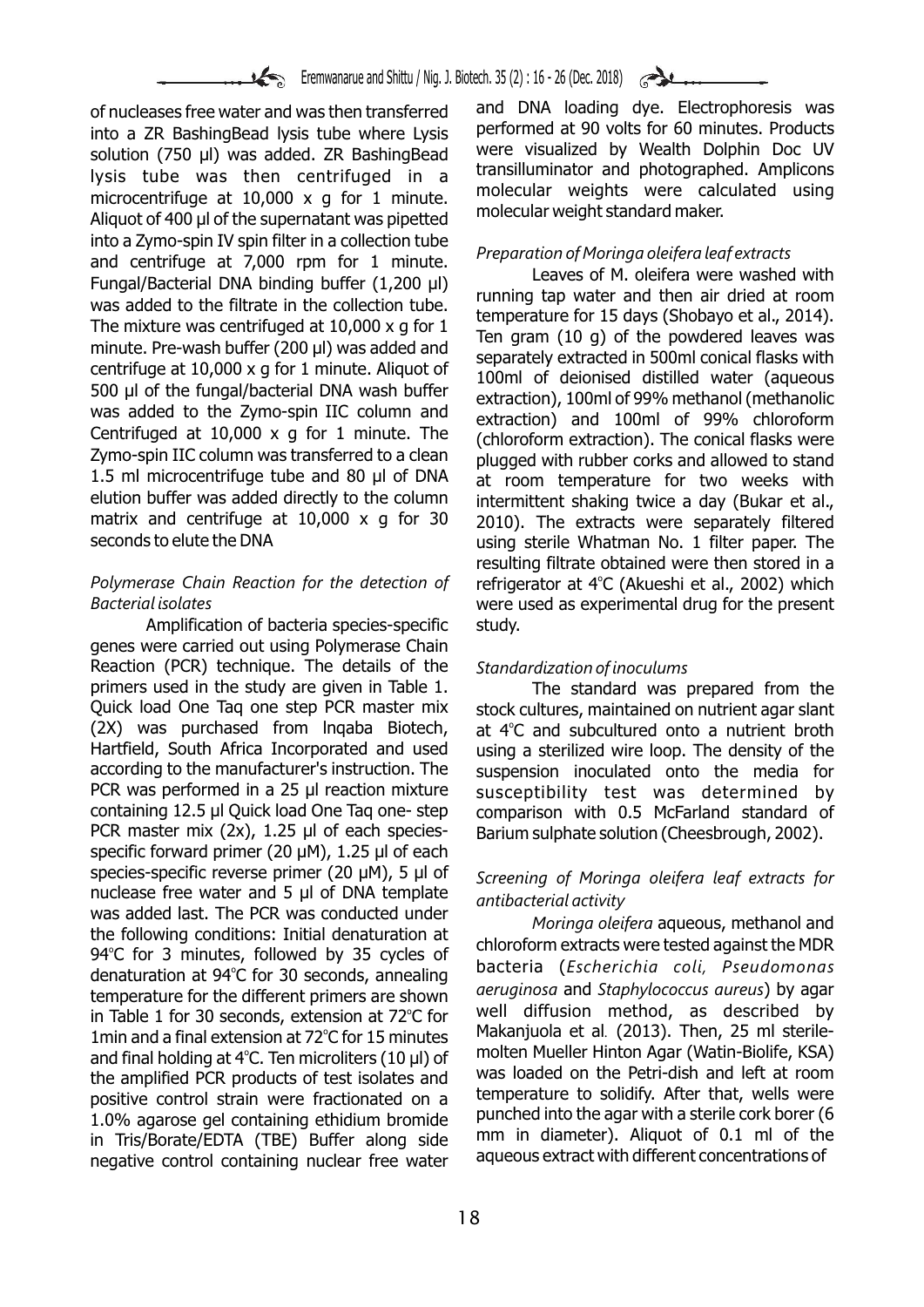6.25, 12.50, 25, 50, 100 mg/ml was loaded into *Statistical Analysis* the wells and same procedure was applied for<br>the methanol and chloroform extract.  $100 \mu l$  and results were presented as mean  $\pm$  standard the methanol and chloroform extract. 100  $\mu$ l and results were presented as mean  $\pm$  standard to the polyte ethanol and chloroform were used as a serror. The data obtained were subjected to abolute ethanol and chloroform were used as a error. The data obtained were subjected to<br>positive control. All plates were kept in the sparametric and descriptive statistics using the positive control. All plates were kept in the parametric and descriptive statistics using the incubator for 24 hours at 37°C. Tests were statistical package for the Social Sciences (SPSS) incubator for 24 hours at 37°C. Tests were Statistical Package for the Social Sciences (SPSS) repeated three times and the mean zone of  $\sqrt{2}$  version 20 software (Chicago IL USA). Means repeated three times and the mean zone of version 20 software (Chicago, IL, USA). Means<br>inhibition was calculated.

were separated by the Tukey's multiple range test when Anova was significant (P<0.05).

| Name of<br>organism | Primer<br>code                     | Primer sequence 5'-3'                                         | Annealing<br>temperature<br>(°C) | Expected<br>amplicon<br>size (bp) |
|---------------------|------------------------------------|---------------------------------------------------------------|----------------------------------|-----------------------------------|
| E. coli             | <b>URF-301-</b><br><b>URR-432-</b> | <b>TGTTACGTCCTGTAGAAAGCCC</b><br>AAAACTGCCTGGCACAGCAATT       | 55                               | 154                               |
| aeruginosa<br>Р.    | Pa16S-F-<br>Pa16S-R-               | <b>GGGGGATCTTCGGACCTCA</b><br><b>TCCTTAGAGTGCCCACCCG</b>      | 59                               | 956                               |
| S. aureus           | $nuc-1-$<br>$nuc-2-$               | <b>TCAGCAAATGCATCACAAACAG</b><br><b>CGTAAATGCACTTGCTTCAGG</b> | 53                               | 225                               |

In a total of 70 bacterial cells isolated catalase positive, gram negative, produced pale<br>from urine samples obtained from patients colored colonies on MacConkey agar and from urine samples obtained from patients colored colonies on MacConkey agar and<br>attending Lahor Research Medical Centre, 13 areenish colonies on nutrient agar and 8 (18.6%) isolates were *Escherichia coli* (11.4%) were *Staphylococcus aureus* isolates *Escherichia coli* which produces pink colonies on that were found to be non-motile, catalase MacConkey agar and *E. coli* appeared colorless negative and gram positive cocci, produce on nutrient agar; 10 (14.3%) were *Pseudomonas* golden yellow color on mannitol salt agar plate as

**Results and Discussion** *aeruginosa*, which were rod shape, motile, greenish colonies on nutrient agar and 8 shown in Figure 1.



Figure 1: Percentage Bacterial isolation from urine samples

The use of conventional antibiotic discs indicated high rate of MDR bacterial isolates. Three isolates among those found to be resistant to multiple antibiotics for each organism were selected and designated as EC1, EC5, EC7 for *Escherichia coli*, PA2, PA3, PA8 for Pseudomonas aeruginosa and SA1, SA4 and SA6 for Staphylococcus aureus (Table 2).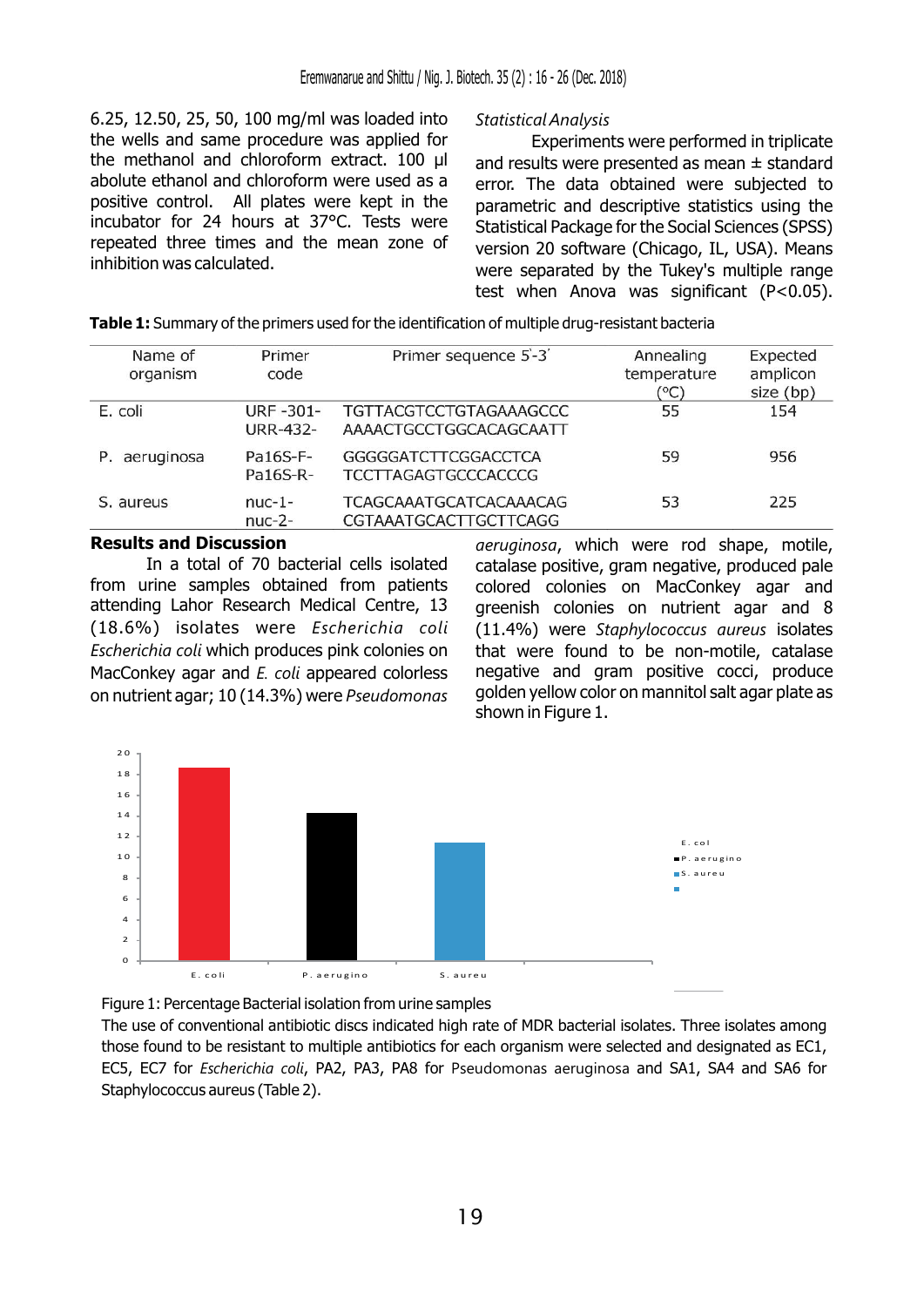Eremwanarue and Shittu / Nig. J. Biotech. 35 (2) : 16 - 26 (Dec. 2018)

| Table 2: Antibiotic sensitivity testing of Escherichia coli and Pseudomonas aeruginosa |  |
|----------------------------------------------------------------------------------------|--|
| Antibiotic zone of inhibition (mm)                                                     |  |

|                 |                 |                  |                 | <b>ARTIONAL COLLE OF RUBBLIOT (THEFT)</b> |                 |                 |                  |                  |
|-----------------|-----------------|------------------|-----------------|-------------------------------------------|-----------------|-----------------|------------------|------------------|
| Isolates        | <b>AUG</b>      | OFL              | <b>CXM</b>      | <b>GEN</b>                                | <b>CRX</b>      | CAZ             | <b>CPR</b>       | <b>NIT</b>       |
|                 |                 |                  |                 |                                           |                 |                 |                  |                  |
| EC1             | $0.00 \pm 0.00$ | $0.00 \pm$       | $0.00 \pm 0.00$ | $0.00 \pm$                                |                 | $0.00 \pm$      | $0.00 \pm$       |                  |
|                 |                 | 0.00             |                 | 0.00                                      | $0.00 \pm 0.00$ | 0.00            | 0.00             | 14.00±0.95       |
| EC <sub>5</sub> | $0.00 \pm 0.00$ | $0.00 \pm 0.00$  | $0.00 \pm 0.00$ | $0.00 \pm 0.00$                           |                 | $0.00 \pm 0.00$ | $0.00 \pm 0.00$  |                  |
|                 |                 |                  |                 |                                           | $0.00 \pm 0.00$ |                 |                  | $26.10 \pm 0.22$ |
| EC7             | $0.00 \pm 0.00$ | $0.00 \pm 0.00$  | $0.00 \pm 0.00$ | $0.00 \pm 0.00$                           |                 | $0.00 \pm 0.00$ | $0.00 \pm 0.00$  | $18,20\pm0.56$   |
|                 |                 |                  |                 |                                           | $0.00 \pm 0.00$ |                 |                  |                  |
| PA <sub>2</sub> | $0.00 \pm 0.00$ | 20.10±0.34       | $0.00 \pm 0.00$ | $0.15 \pm 0.45$                           | $0.00 \pm 0.00$ | 15.08±0.40      | 25.10±0.20       | $0.00 + 0.00$    |
| PA3             | $0.00 \pm 0.00$ | $18.20 \pm 0.33$ | $0.00 \pm 0.00$ | $0.12 \pm 0.25$                           | $0.00 \pm 0.00$ | $0.00 \pm 0.00$ | $23.32 \pm 0.11$ | $0.00 + 0.00$    |
| PA8             | $0.00 \pm 0.00$ | 14.12±0.30       | $0.00 \pm 0.00$ | 18.20±0.41                                | $0.00 \pm 0.00$ | $0.00 \pm 0.00$ | $0.11 \pm 0.18$  | $0.00 \pm$       |
|                 |                 |                  |                 |                                           |                 |                 |                  | 0.00             |

Mean  $\pm$  standard error of means, AUG: Augmentin, OFL: Ofloxacin, CXM: Cefixime, GEN: Gentamycin, CRX: Cefuroxime, CAZ: Ceftazidime, CPR: Ciprofloxacin, NIT: Nitrofurantion, EC1: *Escherichia coli* isolate 1, EC2: *Escherichia coli* isolate 2, EC3: *Escherichia coli* isolate 3, PA2: *Pseudomonas aeruginosa* isolate 2, PA3: *Pseudomonas aeruginosa* isolate 3, PA8: *Pseudomonas aeruginosa* isolate 8

(EC1, EC5 and EC7) were resistant against seven for PA2 and ofloxacin for PA8 with  $10.15\pm0.45$ antibiotics used and only sensitive to mm and 14.12±0.30 mm. In a study carried out Nitrofurantion with EC5 having the highest zone by Indu et al. (2014), it was reported that 36.2% of inhibition of 26.10±0.22 mm and 14.00±0.95 (21/58) *P. aeruginosa* strains were MDR and they mm was recorded for EC1. All *P. aeruginosa* were categorized into antibiotypes 1, 3 and 5. isolates showed resistant against five antibiotics The Was observed from the result that (AUG, CXM, CRX, CAZ, NIT) and sensitive to OFL, SA1 were resistant against six antibiotic discs GEN, CPR. Highest zone of inhibition of (CAZ, CRX, CTR, ERY, CXC, AUG) used and was  $25.10\pm0.20$  mm for ciprofloxacin were observed sensitive to GEN and OFL (Table 3).

Multiple drug resistant *Escherichia coli* in PA2 and the lowest were seen in gentamycin

**Table 3:** Antibiotic sensitivity testin of *Staphylococcus aureus*

|                 | Antibiotic zone of inhibition (mm) |     |                                             |     |                 |     |                                            |                 |
|-----------------|------------------------------------|-----|---------------------------------------------|-----|-----------------|-----|--------------------------------------------|-----------------|
| <b>Isolates</b> | CA7                                | CRX | GEN                                         | CTR | ERY             | CXC | OFL                                        | AUG             |
| SA <sub>1</sub> | $0.00 \pm 0.00$                    |     | $0.00\pm0.00$ $19.21\pm0.44$ $0.00\pm0.00$  |     | $0.00 \pm 0.00$ |     | $0.00\pm0.00$ $14.17\pm0.35$ $0.00\pm0.00$ |                 |
| SA4             | $0.00 \pm 0.00$                    |     | $0.00\pm0.00$ $10.20\pm0.48$ $14.15\pm0.87$ |     | $0.00 \pm 0.00$ |     | $0.00\pm0.00$ $14.18\pm0.76$ $0.00\pm0.00$ |                 |
| SA <sub>6</sub> | 0.00 H 0.00                        |     | $0.00\pm0.00$ $15.14\pm0.18$ $0.00\pm0.00$  |     | 14.43±0.00      |     | $0.00\pm0.00$ 24.25 $\pm0.00$              | $0.00 \pm 0.00$ |
|                 |                                    |     |                                             |     |                 |     |                                            |                 |

Mean ± standard error of means, CAZ: Ceftazidime, CRX: Cefuroxime, GEN: Gentamycin, CTR: Ceftriaxone, ERY: Erythromycin, CXC: Cloxacillin, OFL: Ofloxacin, AUG: Augmentin, SA1: *Staphylococcus aureus* isolate 1,

discs which include CAZ, CRX, ERY, CXC and out of 12 antibiotics. Lister et al. (2009) reported AUG, while SA6 were resistant against five that indiscriminate use of antibacterials without antibiotics discs which are CAZ, CRX, CTR, CXC, *in vitro* sensitivity testing of organisms resulted AUG and sensitive to GEN, ERY, OFL. Among all in multidrug resistant bacteria. the three *S. aureus* isolates, the highest zone of Molecular identification of MDR bacteria inhibition were recorded for SA6 ofloxacin with using PCR showed that EC1, EC5 and EC7 were 24.25±0.00 mm and the lowest zone for positive for *Escherichia coli* with 154 base pair gentamycin with 10.20±0.48 mm were recorded (bp) fragment size alongside positive control for SA4. Karthy et al. (2009) reported that all 12 (Plate 1). Bej et al. (1991) reported the same *Staphylococcus aureus* isolates studied were result in the detection of low levels of

SA4 were resistant against five antibiotic multidrug resistant strains; resistant to at least 6,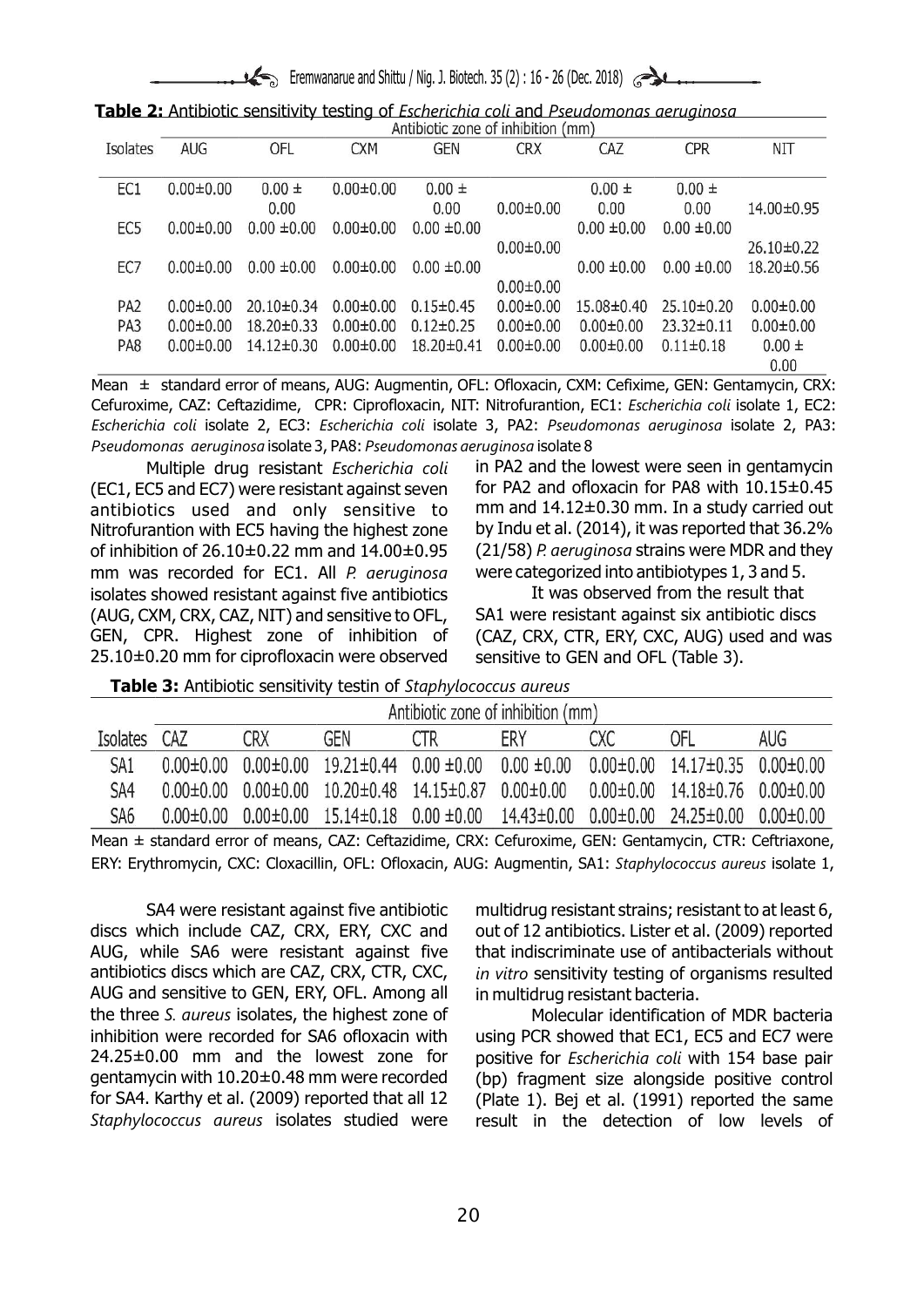microorganisms in environmental samples by Neha et al. (2011). Isolates SA1, SA4 and SA6 using PCR. Successful PCR amplifications were were *Staphylococcus aureus* with amplicon size achieved for *Pseudomonas aeruginosa* (PA2, PA3 of 225bp. Thus, all the isolates were confirmed and PA8) with amplicon size of 956bp as same as *Staphylococcus aureus* with appropriate were recorded for the positive control (Plate 2) positive control (Plate 3). This was in line with using specific set of primers (PA-SS) according to the report of Poulsen et al. (2003).



Plate 1: Molecular identification of *Escherichia coli* using polymerase chain reaction technique. L: 100-1517bp DNA ladder; NC: Negative control; PC: Positive *Escherichia coli* control strain with American type culture collection number 25295.



Plate 2: Molecular identification of *Pseudomonas aeruginosa* using polymerase chain reaction technique. L: 100-1517bp DNA ladder; NC: Negative control; PC: Positive *Pseudomonas aeruginosa* control strain with American type culture collection number **27852**.



Plate 3: Molecular identification of *Staphylococcus aureus* using polymerase chain reaction technique. Isolates L: 100-1517bp DNA ladder; NC: Negative control;y PC: positive *Staphylococcus aureus* control strain with American type culture collection number **29212**.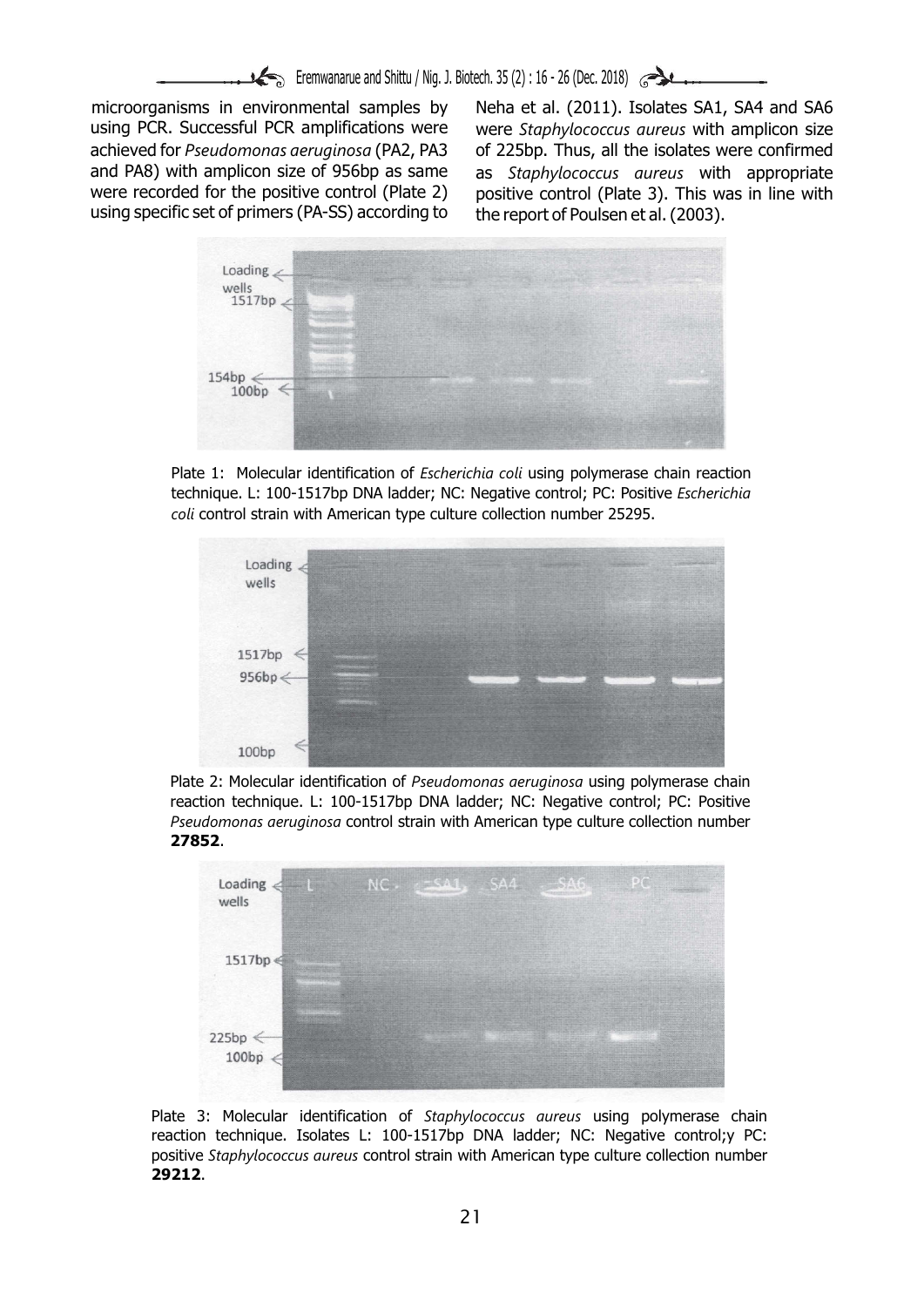*M. oleifera* leaf extracts against three isolates of effect were same as the control followed by 100 MDR *E. coli* using aqueous, methanol and mg/ml with  $7.09\pm0.50$  mm zone of inhibition. It chloroform at different concentrations (Table 4) was clear that there were no effect observed at chloroform at different concentrations (Table 4) was clear that there were no effect observed at<br>exhibited different, degrees, of antibacterial 6.25, 12.50 and 25, 50 mg/ml for aqueous exhibited different degrees of antibacterial 6.25, 12.50 and 25, 50 mg/ml for aqueous<br>activities when compared with the control For extract meanwhile, mean-zone of inhibition of activities when compared with the control. For extract meanwhile, mean zone of inhibition of<br>Chloroform, extract, there, was considerable  $1.37\pm0.61$  were recorded at 100 mg/ml as Chloroform extract, there was considerable  $1.37\pm0.61$  were recorded at 100 mg/ml as effect at 6.25 and 12.50 mg/ml with 1.80+0.50 shown in Plate 4. Akhtar et al. (2012) reported effect at 6.25 and 12.50 mg/ml with 1.80±0.50 shown in Plate 4. Akhtar et al. (2012) reported<br>and 3.48±0.86 mm; significant effect was seen that M. oleiferg ethanol leaf extract showed and 3.48±0.86 mm; significant effect was seen that *M. oleifera* ethanol leaf extract showed<br>at 25 and 50 mg/ml which were higher when moderate effect against all of the isolates and the at 25 and 50 mg/ml which were higher when moderate effect against all of the isolates and the compared with the control. Highest mean zone highest inhibition zone  $(20.07 \pm 0.5 \text{ mm})$  was compared with the control. Highest mean zone of inhibition of 9.32±1.45 mm was recorded at found against *E. coli* at 30 mg/ml concentration, 100 mg/ml. Methanol extract at concentrations while petroleum ether, acetone and chloroform of 6.25, 12.50 and 25 mg/ml, no zones of extracts did not exhibit any inhibitory activity.

The result of the antibacterial activity of inhibitions were observed but at 50 mg/ml, the

|  |  | Table 4: Antibacterial activity of methanol, chloroform and aqueous leaf extracts of M. Oleifera against Escherichia coli |
|--|--|---------------------------------------------------------------------------------------------------------------------------|
|--|--|---------------------------------------------------------------------------------------------------------------------------|

|              | Treatment          |                      |                 |  |  |  |  |  |
|--------------|--------------------|----------------------|-----------------|--|--|--|--|--|
|              | Chloroform Extract | Methanol Extract     | Aqueous Extract |  |  |  |  |  |
| Dosage       |                    |                      |                 |  |  |  |  |  |
| $6.25$ mg/ml | $1.80 \pm 0.50$    | 0.000.00             | $0.00 \pm 0.00$ |  |  |  |  |  |
|              | (0.004.18)         | (0.000.00)           | (0.000.00)      |  |  |  |  |  |
| $12.5$ mg/ml | $3.48 \pm 0.86$    | $0.000.00^{\circ}$   | $0.00 \pm 0.00$ |  |  |  |  |  |
|              | (2.1210.13)        | (0.000.00)           | (0.000.00)      |  |  |  |  |  |
| $25$ mg/ml   | $4.92 \pm 0.98$    | 0.720.36             | $0.00 \pm 0.00$ |  |  |  |  |  |
|              | (3.1911.44)        | (0.002.18)           | (0.000.00)      |  |  |  |  |  |
| 50 $mq/ml$   | $6.90 \pm 1.29$    | 2.380.1 <sup>8</sup> | $0.00 \pm 0.00$ |  |  |  |  |  |
|              | (4.0514.10)        | (2.113.16)           | (0.000.00)      |  |  |  |  |  |
| $100$ mg/ml  | $9.32 \pm 1.45$    | 7.090.50             | $1.37 \pm 0.61$ |  |  |  |  |  |
|              | (5.1916.21)        | (5.1510.32)          | (0.005.11)      |  |  |  |  |  |
| Control      | $2.46 \pm 0.16$    | 2.460.16             | $0.00 \pm 0.00$ |  |  |  |  |  |
|              | (2.043.32)         | (2.113.21)           | (0.000.00)      |  |  |  |  |  |
| P-value      | 0.000              | 0.000                | 0.001           |  |  |  |  |  |

Similar letters indicate means that are not significantly different (P>0.05), P<0.01 - Highly significantly different, P<0.001 - Very highly significantly different. Values are mean  $\pm$  SEM. Figures in parenthesis represent lowest and highest zones of inhibition. Reading of significance is in column.

*aeruginosa* revealed that chloroform extracts at antibacterial effect among the three extracts<br>6.25, 12.50 and 25 mg/ml was observed to have used as shown in Plate 5. Emad (2016) shown 6.25, 12.50 and 25 mg/ml was observed to have used as shown in Plate 5. Emad (2016) shown<br>same effect as the control followed by 50 mg/ml that at a concentration of 200 mg/ml, ethyl same effect as the control followed by 50 mg/ml directed at a concentration of 200 mg/ml, ethyl<br>with 3.30+0.48 (Table 5). Highest mean zone of acetate extract revealed the highest antibacterial with 3.30±0.48 (Table 5). Highest mean zone of acetate extract revealed the highest antibacterial<br>inhibition of 7.32±1.17 mm were recorded at 100 activity against Staphylococcus epidermidis inhibition of 7.32±1.17 mm were recorded at 100 mg/ml. Methanol extract zones of inhibition at (16.0±0.5 mm), *Staphylococcus aureus* 6.25, 12.5 mg/ml were seen to have lesser effect (13.6±0.3 mm), *Pseudomonas aeruginosa* than the control but there were no significant  $(13.3\pm0.3 \text{ mm})$ . The results of this investigation difference at 50 mg/ml effect when compared was in harmony with numerous previous studies with the control, methanol extract at 100mg/ml on  $M$  oleiferal leaves with different extraction with the control, methanol extract at 100mg/ml on *M. oleifera* leaves with different extraction<br>recorded mean zone of inhibition of 7.15±1.08 methods and solvents such as aqueous ethanol recorded mean zone of inhibition of 7.15±1.08 methods and solvents such as aqueous, ethanol,<br>mm. Aqueous extract at 6.25, 12.5, 25 and 50 methanol, chloroform and many more reported mm. Aqueous extract at 6.25, 12.5, 25 and 50 methanol, chloroform and many more reported<br>mg/ml were not significantly different from the suppressing antibacterial activity against wide mg/ml were not significantly different from the interesting antibacterial activity against wide<br>control and agueous extract at 100 mg/ml were spectrum microorganisms from both gram control and aqueous extract at 100 mg/ml were spectrum microorganisms, from both gram activity when compared with the control.  $a$ , 2012; Arun and Rao, 2011).

The result obtained for *Pseudomonas* Meanwhile, aqueous extract showed lowest positive and gram negative bacteria (Abalaka et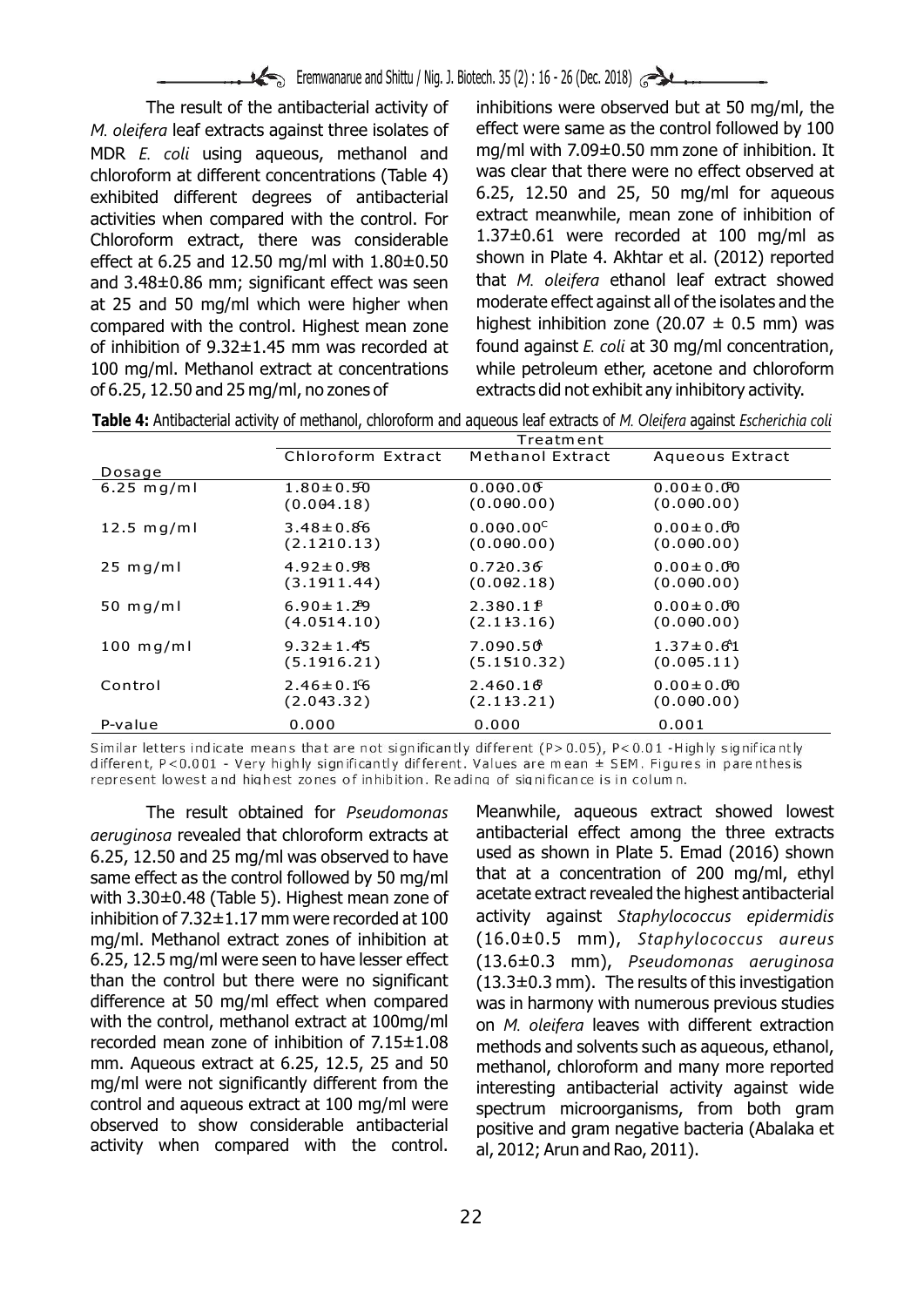Eremwanarue and Shittu / Nig. J. Biotech. 35 (2) : 16 - 26 (Dec. 2018)



**Plate 4: The antibacterial activity of** Moringa oleifera **leaf extracts using different solvent against** multiple drug resistant Escherichia coliA: Chloroform, B: Methanol, C: Water (aqueous leaf extracts), D: Absolute chloroform (control)



**Plate 5: The antibacterial activity of** Moringa oleifera **leaf extracts using different solvent against** multiple drug resistant Pseudomonas aeruginosa E: Chloroform, F: Methanol, G: Water (aqueous leaf extract), H: Absolute methanol (control)



**Plate 6: The antibacterial activity of** Moringa oleifera **leaf extracts using different solvent against** multiple drug resistant S. aureus. I: Chloroform, J: Methanol, K: Water (aqueous leaf extracts), L= Absolute methanol (control)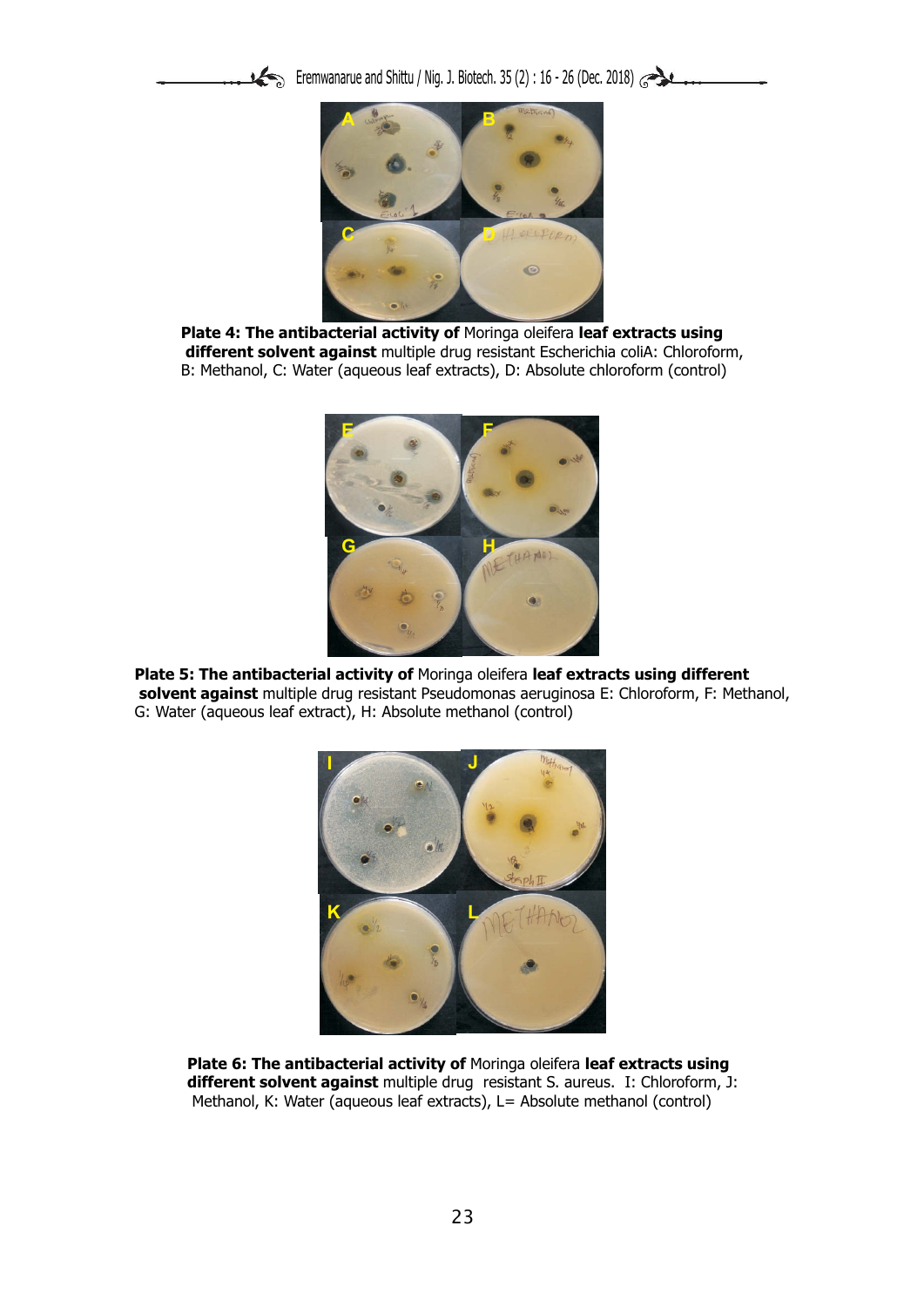extracts on MDR *Staphylococcus aureus* indicated were recorded at 50 and 100 mg/ml (1.70±0.48<br>that chloroform, methanol and agueous extracts and 4.17±0.46 mm). Jabeen et al. (2008) that chloroform, methanol and aqueous extracts exhibited different levels of antibacterial activity reported that crude extract of *M. oleifera* had when compared with the control as shown in strong activity against *Fusarium solani, Bacillus*<br>Table 6 and Plate 6. From the three extracts, subtillis and Stanbylococcus gureus. The Table 6 and Plate 6. From the three extracts, *subtillis* and *Staphylococcus aureus*. The chloroform performs better hen compared to relatively high potency of the ethanol extract<br>methanol and aqueous extract. Chloroform may be attributed to the dissolving power of methanol and aqueous extract. Chloroform may be attributed to the dissolving power of extract at 6.25 and 12.50 mg/ml recorded same alcohols (Majorie 1999) Emad (2016) reported extract at 6.25 and 12.50 mg/ml recorded same alcohols (Majorie, 1999). Emad (2016) reported<br>effect as the control while 25 and 50 mg/ml were that Butanol extract was active only against effect as the control while 25 and 50 mg/ml were that Butanol extract was active only against<br>observed to be significantly the same; mean extraplificanceus enidermidis (14.0+0.0 mm) and observed to be significantly the same; mean *Staphylococcus epidermidis* (14.0±0.0 mm) and zone of inhibition of 7.08±0.92 mm were<br>recorded at 100 mg/ml. methanol extract at<br>6.25, 12.50 and 25 mg/ml has less effect than<br>the control, at 50 mg/ml, the effect (2.64±2.31<br>mm) were not significantly different when<br>mm mm) were not significantly different when<br> *Staphylococcus aureus* (11.0±0.5 mm). This<br>
seen to have bighest zone of inhibition with activity against both gram negative and gram seen to have highest zone of inhibition with activity against both gram negative and gram<br>4.83+0.75 mm, Aquoous oxtract at 6.25, 12.50 Dositive bacteria may be attributed to presence 4.83±0.75 mm. Aqueous extract at 6.25, 12.50 DOSITIVE bacteria may be attributed to presence<br>and 25 mg/ml, there were no zone of inhibition of some broad-spectrum antibacterial and 25 mg/ml, there were no zone of inhibition

Antibacterial activity of M. oleifera leaf recorded just as the control. Zones of inhibition compounds (Vinoth et al., 2012).

|  | <b>Table 5:</b> Antibacterial activity of methanol and aqueous leaf extracts of <i>M. oleifera</i> against <i>Pseudomonas aeruginosa</i> |
|--|------------------------------------------------------------------------------------------------------------------------------------------|
|  |                                                                                                                                          |

|              |                              | Treatment                    |                              |
|--------------|------------------------------|------------------------------|------------------------------|
| Dosage       | Chloroform Extract           | Methanol Extract             | <b>Aqueous Extract</b>       |
| $6.25$ mg/ml | $1.09 \pm 0.55$ <sup>C</sup> | $0.00 \pm 0.00^{\circ}$      | $0.00 \pm 0.00^8$            |
|              | $(0.00-4.00)$                | $(0.00-0.00)$                | $(0.00 - 0.00)$              |
| $12.5$ mg/ml | $1.71 \pm 0.66$ <sup>c</sup> | $0.49 \pm 0.33$ <sup>c</sup> | $0.00 \pm 0.00^8$            |
|              | $(0.00-4.00)$                | $(0.00-2.41)$                | $(0.00 - 0.00)$              |
| $25$ mg/ml   | $2.32 \pm 0.62^c$            | $0.87 \pm 0.45$ <sup>c</sup> | $0.00 \pm 0.00^{\text{B}}$   |
|              | $(0.00-4.00)$                | $(0.00 - 3.28)$              | $(0.00 - 0.00)$              |
| 50 $mq/ml$   | $3.30 \pm 0.48^{\circ}$      | $2.05 \pm 0.62$ <sup>B</sup> | $0.27 \pm 0.27$ <sup>B</sup> |
|              | $(2.0 - 5.00)$               | $(0.00 - 5.25)$              | $(.00-2.39)$                 |
| $100$ mg/ml  | $7.32 \pm 1.17$ <sup>A</sup> | $7.15 \pm 1.08$ <sup>A</sup> | $3.10 \pm 0.44$ <sup>A</sup> |
|              | $(2.0-14.00)$                | $(5.18 - 15.21)$             | $(2.11 - 5.35)$              |
| Control      | $2.65 \pm 0.22^{\circ}$      | $1.94 \pm 0.25^8$            | $0.00 \pm 0.00^8$            |
|              | $(2.00-4.00)$                | $(1.00 - 3.21)$              | $(0.00 - 0.00)$              |
| P-value      | 0.000                        | 0.000                        | 0.000                        |

Similar letters indicate means that are not significantly different (P>0.05), P<0.01 -Highly significantly different, P<0.001 - Very highly significantly different. Values are mean  $\pm$  SEM. Figures in parenthesis represent lowest and highest zones of inhibition. Reading of significance is in column.

|  |  |  |  |  |  | <b>Table 6:</b> Antibacterial activity of methanol and aqueous leaf extracts of <i>M. oleiferg</i> against Staphylococcus aureus |
|--|--|--|--|--|--|----------------------------------------------------------------------------------------------------------------------------------|
|  |  |  |  |  |  |                                                                                                                                  |

|                    | Treatment                        |                              |                              |  |  |  |  |  |
|--------------------|----------------------------------|------------------------------|------------------------------|--|--|--|--|--|
| Dosage             | Chloroform Extract               | Methanol Extract             | <b>Aqueous Extract</b>       |  |  |  |  |  |
| $6.25$ mg/ml       | $0.28 \pm 0.28$                  | $0.00 \pm 0.00^{\circ}$      | $0.00 \pm 0.00$              |  |  |  |  |  |
|                    | $(0-2.51)$                       | $(0-0)$                      | $(0-0)$                      |  |  |  |  |  |
| $12.5$ mg/ml       | $0.73 \pm 0.35$ <sup>C</sup>     | $0.00 \pm 0.00$ <sup>C</sup> | $0.00 \pm 0.00$              |  |  |  |  |  |
|                    | $(0-2.24)$                       | $(0-0)$                      | $(0-0)$                      |  |  |  |  |  |
| $25 \text{ mg/ml}$ | $2.68 \pm 0.35$ <sup>B</sup>     | $0.72 \pm 0.51$ <sup>c</sup> | $0.00 \pm 0.00$              |  |  |  |  |  |
|                    | $(1.05 - 4.35)$                  | $(0-4.3)$                    | $(0-0)$                      |  |  |  |  |  |
| 50 $mg/ml$         | $3.74 \pm 0.58$ <sup>B</sup>     | $2.64 \pm 2.31$ <sup>B</sup> | $1.70 \pm 0.48^{\circ}$      |  |  |  |  |  |
|                    | $(2.01 - 6.71)$                  | $(1.25 - 2.11)$              | $(0-4.31)$                   |  |  |  |  |  |
| $100$ mg/ml        | $7.08 \pm 0.92$ <sup>A</sup>     | $4.83 \pm 0.75$ <sup>A</sup> | $4.17 \pm 0.46$ <sup>A</sup> |  |  |  |  |  |
|                    | $(5.11 - 12.08)$                 | $(3.15 - 9.17)$              | $(01 - 7.04)$                |  |  |  |  |  |
| Control            | $1.8922 \pm 0.1334$ <sup>c</sup> | $2.3422 \pm 0.1080^8$        | $0.0000 \pm 0.0000^{\circ}$  |  |  |  |  |  |
|                    | $(1.32 - 2.32)$                  | $(2.01 - 3.01)$              | $(0-0)$                      |  |  |  |  |  |
| P-value            | 0.000                            | 0.326                        | 0.000                        |  |  |  |  |  |
|                    |                                  |                              |                              |  |  |  |  |  |

Similar letters indicate means that are not significantly different (P>0.05), P<0.01 -Highly significantly different, P<0.001 - Very highly significantly different. Values are mean  $\pm$  SEM. Figures in parenthesis represent lowest and highest zones of inhibition. Reading of significance is in column.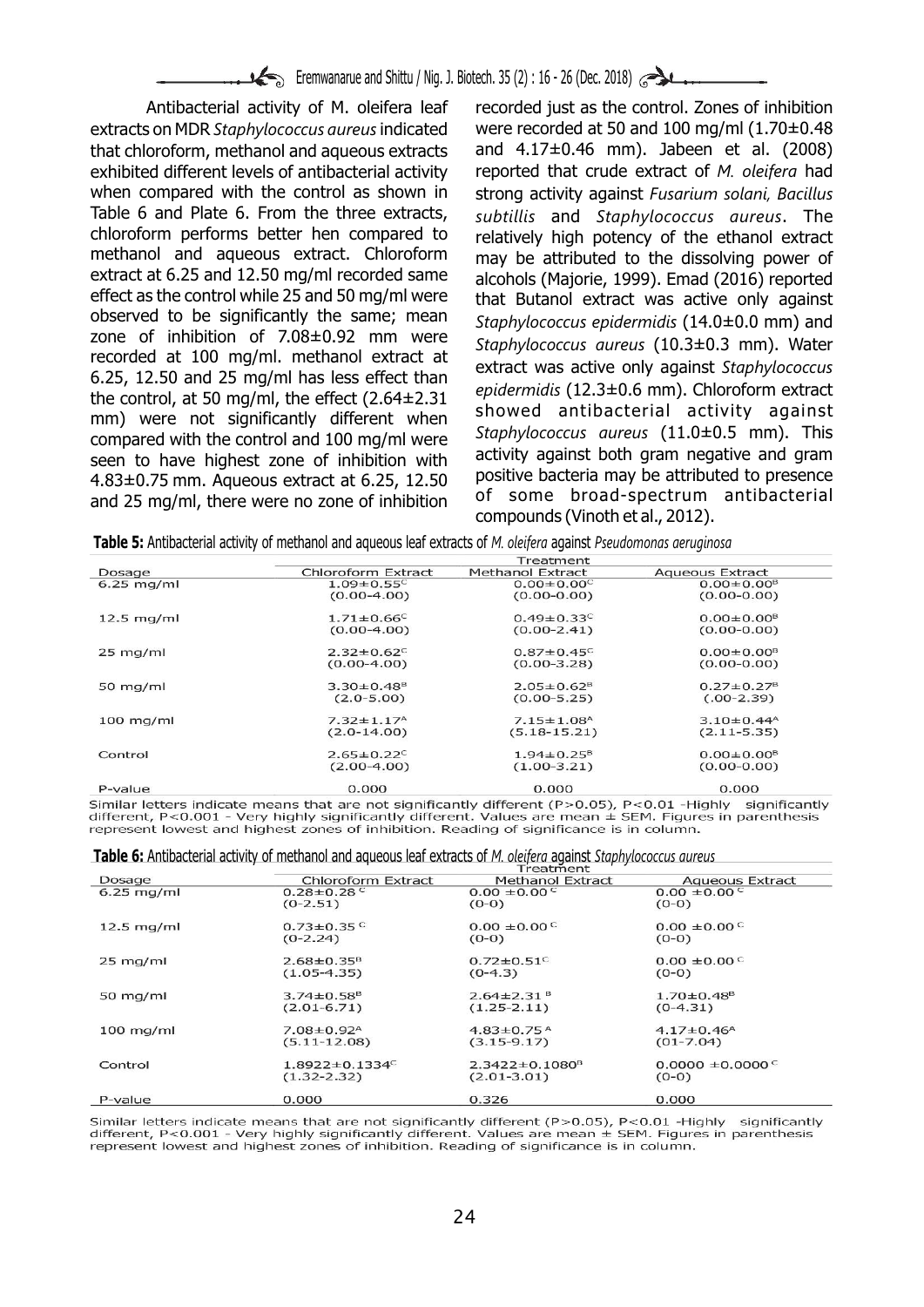potential of *M. oleifera* leaves as antibacterial Lamk. Indian J. Biol. Sci., 20: 41 – 48. agent against the tested multiple drug resistant Gram positive and Gram negative bacteria Akueshi, C. O., Kadiri, C. O., Akueshi, E. U., Dathogens.

reinforced the previous works on the  $(Lamiacea)$ . Nig. J. Bot., 15: 37 – 40. effectiveness of the plant and it thus stands an opportunity for animal studies as an alternate Aliero, A. A. and Afolayan, A. J. (2006).<br>treatment for bacteria pathogens infection. Antimicrobial activity of Selanum tementerum. Whereas we have been competent in assessing. the therapeutic potential of this plant extract *in vitro*, the molecular mechanism behind their Arun, T. and Rao, C. H. P. (2011) Phytochemical<br>antibacterial activities would need more ecreening and antibacterial activity of Moringa antibacterial activities would need more screening and antibacterial activity of *Moringa*  investigation, and also the clinical expertise of *oleifera* Lam. against *Proteus mirabilis* from nealth care practitioners are crucial for urinary tract infected patients. Int. J. PharmTech evaluating their effectiveness. Since many plant Res., 3(4): 2118-2123.<br>antimicrobials contain totally different Res., 3(4): 2118 purposeful elements in their structure, their<br>antimicrobial activity is attributed to multiple<br>mechanisms. Therefore, not like antibiotics, the<br>antibiotics, the spp. in water by using polymerase chain reaction potential for pathogens to develop resistance to<br>plant antimicrobials is comparatively smaller. (PCR) and gene probes for uid. Appl. Environ.<br>The utilization of those alternatives within the Microbiol., 57: 1013 – 1017. management of infections would assist to avoid<br>riotous bacteria drug resistance evoked by the Bukar, A., Uba, A. and Oyeyi, T. I. (2010). Antimicrobial profile of *Moringa oleifera* lam recurrent use of antibiotics.

The authors wish to heartily thank Dr. Mrs. Joy Ehiaghe, a medical laboratory scientist Individual Cheesbrough, M. (2000). District Laboratory<br>Control Bonin City Nigoria for her assistance Practice Manual in Tropical Countries, part 2 Centre, Benin City, Nigeria for her assistance Cambridge University Press, New York. pp 178 – throughout the study**.**

# **References**

Adeyemo, S. O. (2012). The antibacterial manual for tropical countries. ELBS edition.<br>Cualuation of Maringa claifors loaf oxtracts on Tropical health technology publications, UK. pp evaluation of *Moringa oleifera* leaf extracts on **ITOPICAL I**<br>cologized bacterial nather age 1 Mirrah Rec. 22–392. selected bacterial pathogens. J. Microb. Res, 2(2):1 – 4. Clinical and Laboratory Standards Institute

Traditional Knowledge, **4**(2): 150 – 158. Emad, M. A. (2016). Antibacterial properties of

Anisuzzaman, M. and Alam, M. F. (2012). Screening of multidrug-resistant bacteria of

**Conclusion Conclusion Conclusion antibiotic-associated diarrhea and their** The current investigation has showed the inhibition by leaf extracts of *Moringa oleifera*

ens.<br>The end result of this current study antimicrobial potential of Hyntis sugveolens poit Antimicrobial potential of *Hyptis suaveolens* poit

Antimicrobial activity of *Solanum tomentosum*.<br>Afr. J. Biotechnol., 5(4): 369 – 372.

extracts against some food-borne microorganisms. Bayero J. Pure. Appl. Sci., **3**(1): **Acknowledgements**

179.

Cheesbrough, M. (2002). Medical laboratory<br>Abalaka, M. E., Daniyan, S. Y., Oyeleke, S. B. and Cheesbrough, M. (2002). Medical laboratory

Ajibade, L., Fatoba, P., Raheem, U. and Odunuga, (CLSI). (2010). Performance standards for<br>B. (2005). Ethnomedicine and primary antimicrobial susceptibility testing; 16<sup>th</sup> Edition,<br>healthcare in Ilorin, Nigeria. Indian Jo

Akhtar, M. M., Islam, M. S., Begum, M. F., leaf extracts of *Moringa oleifera* Lam. Growing in Akhtar, M. and Alam, M. F. (2012) Sudan. Adv. Med. Pharm. Sc., 5(1): 1-5.